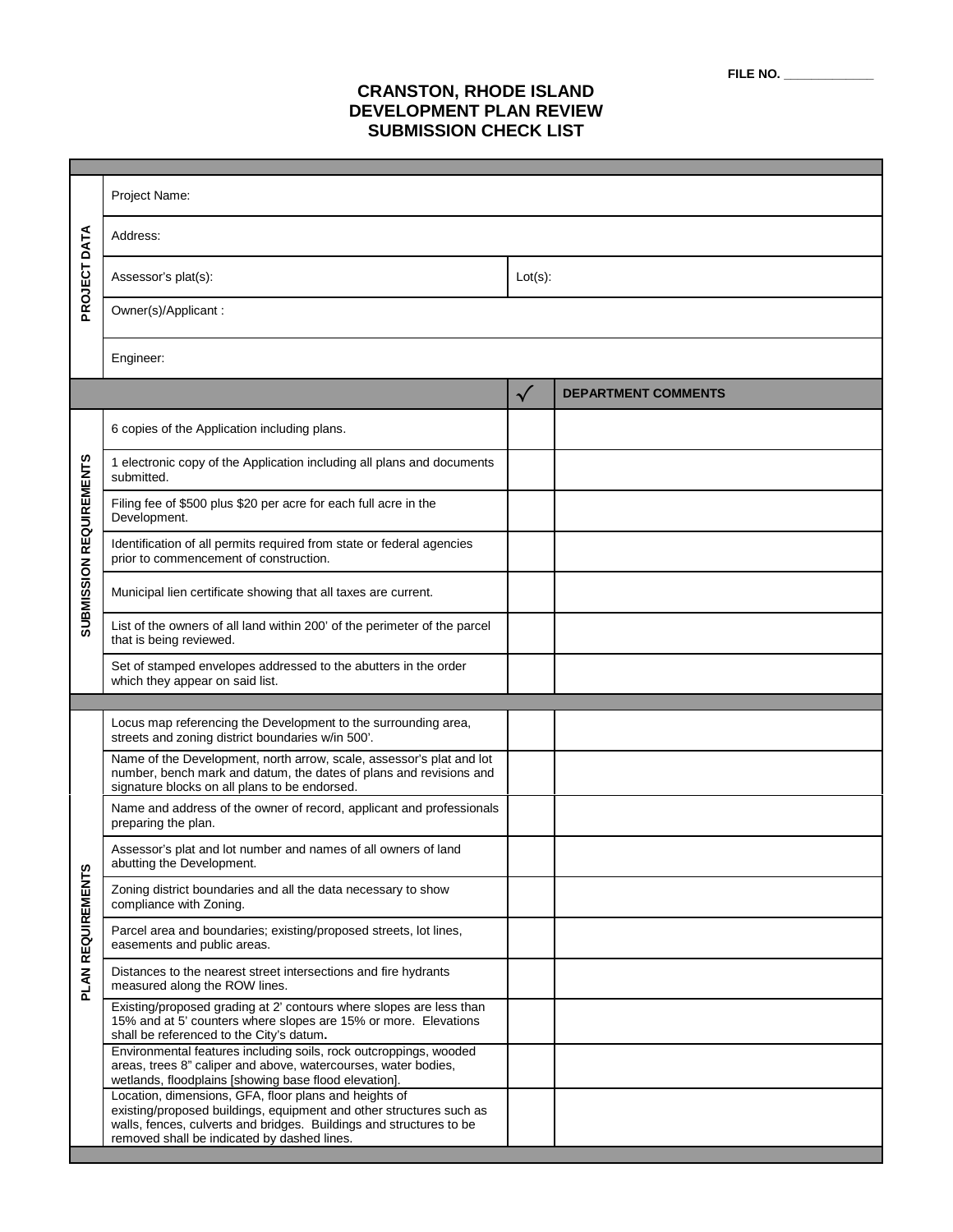|                                   |                                                                                                                                                                                                                                                                                                                                                                                                                                                      | $\checkmark$ | <b>DEPARTMENT COMMENTS</b> |
|-----------------------------------|------------------------------------------------------------------------------------------------------------------------------------------------------------------------------------------------------------------------------------------------------------------------------------------------------------------------------------------------------------------------------------------------------------------------------------------------------|--------------|----------------------------|
| CONT.<br><b>PLAN REQUIREMENTS</b> | Location of existing/proposed utilities including sewers, water, gas and<br>electricity with pipe sizes, elevations, slopes and directions of flow.                                                                                                                                                                                                                                                                                                  |              |                            |
|                                   | Location, type and density of land uses that will be in the<br>Development.                                                                                                                                                                                                                                                                                                                                                                          |              |                            |
|                                   | Renderings as needed to illustrate the visual impact on abutting<br>properties.                                                                                                                                                                                                                                                                                                                                                                      |              |                            |
|                                   | Signage including location, size, design and illumination.                                                                                                                                                                                                                                                                                                                                                                                           |              |                            |
|                                   | Exterior lighting including type, location, intensity, shielding and times<br>of operation.                                                                                                                                                                                                                                                                                                                                                          |              |                            |
|                                   | Landscape Plan including landscape materials, paving, lighting and<br>street furniture. Said plan shall indicate the location, type and size of<br>plantings at the time of planting and at maturity.                                                                                                                                                                                                                                                |              |                            |
|                                   | Site circulation showing access to and egress from the Development;<br>size and location of driveways and curb cuts; parking, loading and<br>outdoor storage areas; dumpsters and any off-site traffic<br>improvements necessary to ensure public safety.                                                                                                                                                                                            |              |                            |
|                                   | Profile and cross-section of proposed streets and sidewalks showing<br>utilities.                                                                                                                                                                                                                                                                                                                                                                    |              |                            |
|                                   |                                                                                                                                                                                                                                                                                                                                                                                                                                                      |              |                            |
|                                   | A drainage plan/report demonstrating that the development's<br>stormwater management system will meet the standards set by the<br>Rhode Island Stormwater Design and Installation Standards Manual<br>as most recently amended. At a minimum said plan/report shall show                                                                                                                                                                             |              |                            |
|                                   | the following:                                                                                                                                                                                                                                                                                                                                                                                                                                       |              |                            |
|                                   | Changes in land use and the routes that storm water will flow<br>through the Development,                                                                                                                                                                                                                                                                                                                                                            |              |                            |
| PLAN/REPORT                       | Existing/proposed drainage structures, basins and channels.<br>[Drainage structures shall comply with City specification and shall be<br>approved by the City Engineer.]                                                                                                                                                                                                                                                                             |              |                            |
|                                   | Drainage calculations demonstrating that the peak rates of storm<br>water runoff leaving the post-development parcel will not exceed the<br>pre-development conditions for the 2-year, 10-year, 25-year and 100-<br>year storm events. Said calculations shall be based on the rational<br>method, SCS TR55 or other method approved by the City Engineer.<br>The drainage system shall be designed to accommodate<br>1.<br>the 25 year storm event. |              |                            |
|                                   | Retention or detention basins shall be designed to<br>2.<br>accommodate a 100 year storm event.                                                                                                                                                                                                                                                                                                                                                      |              |                            |
|                                   | A drainage plan showing tributary and downstream areas affected by<br>run-off, soil types and surficial cover characteristics for both pre- and<br>post- development conditions.                                                                                                                                                                                                                                                                     |              |                            |
| DRAINAGE                          | Design calculations to determine the size of all pipes, culverts and<br>basins. Sizing of the piping system shall be based on the Rational<br>Method.                                                                                                                                                                                                                                                                                                |              |                            |
|                                   | Results of percolation tests performed for any proposed<br>retention/detention basin in order to determine the suitability of the<br>subsurface conditions to accommodate said basin.                                                                                                                                                                                                                                                                |              |                            |
|                                   | A maintenance plan which shall:<br>identify all of the Control Measures that will be inspected and<br>1.<br>maintained:                                                                                                                                                                                                                                                                                                                              |              |                            |
|                                   | provide an inspection schedule for each Control Measure;<br>2.<br>list typical maintenance procedures for each Control Measure;<br>3.                                                                                                                                                                                                                                                                                                                |              |                            |
|                                   | describe steps to take if additional repair is required;<br>4.<br>provide forms and instructions for record keeping and<br>5.                                                                                                                                                                                                                                                                                                                        |              |                            |
|                                   | notification to the City;<br>list the names and personnel assigned to each task and the<br>6.<br>training needed to be able to do the job.                                                                                                                                                                                                                                                                                                           |              |                            |